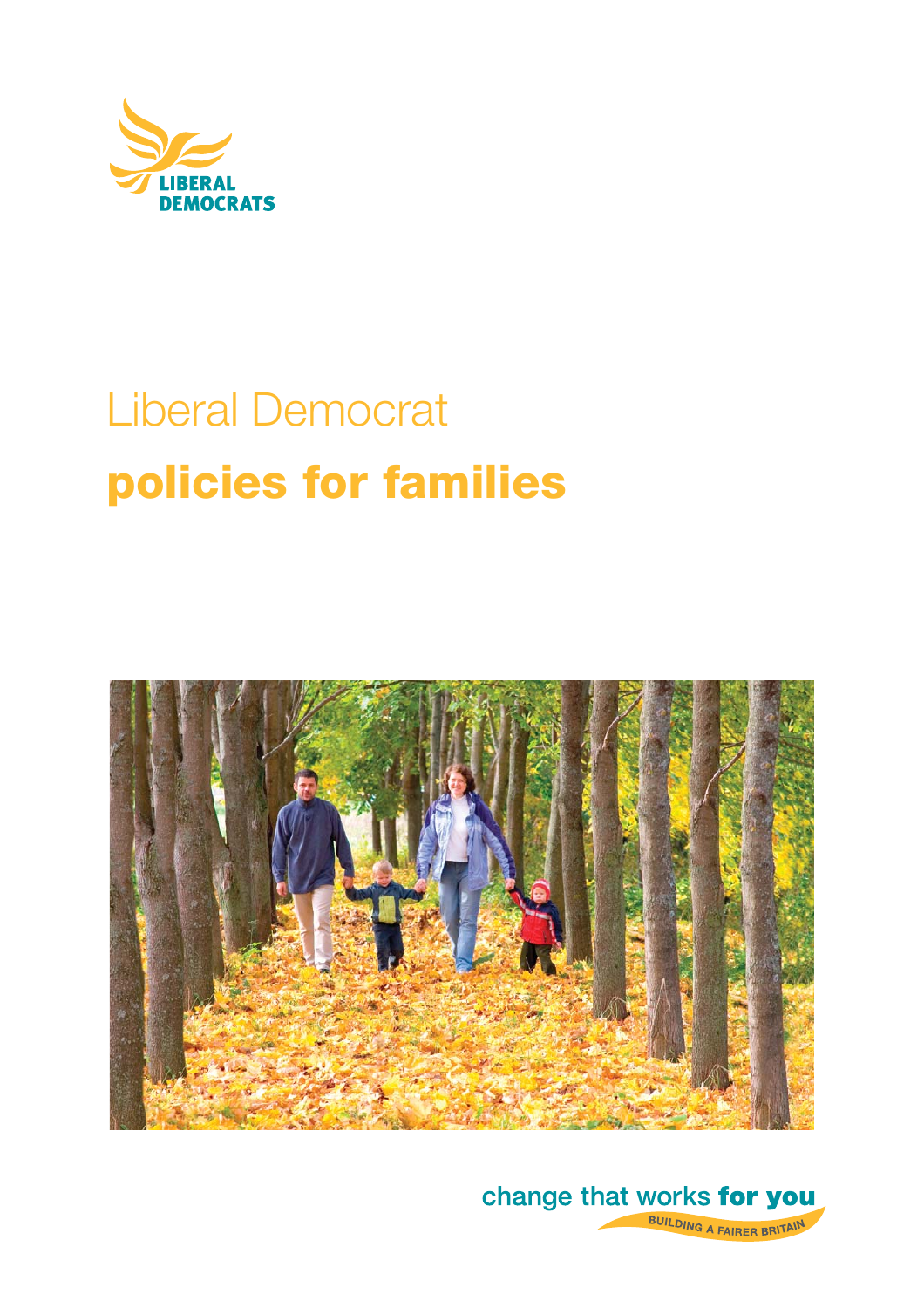

Every family is different, and parents need to be free to arrange their lives however suits them. Instead of creating rigid rules that help some families but not others, we need a new approach from government: one that is flexible and doesn't dictate to families how they should live.

Every family is different, and parents need to be free to arrange their lives however suits them. Instead of creating rigid rules that help some families but not others, we need a new approach from government: one that is flexible and doesn't dictate to families how they should live.

Families are still feeling the effects of Labour's recession. Many parents have lost their jobs, and trying to balance the demands of daily life while caring for young children can be a real struggle. Getting time off work is difficult, and finding decent, affordable childcare can be impossible.

It isn't fair, and the Liberal Democrats understand it's time for a change. We want to give mothers and fathers the support and flexibility to spend time with their children.

Following the birth of a child, we will allow parents to share leave between them. We will cut taxes for families on low and middle incomes. And, to make life easier, we will change the way tax credits are paid so you can rely on them and you don't face the nightmare of having to pay back thousands of pounds when the government messes up your payments.

That's change that works for you. Here we outline five of our key policies to build a fairer Britain for families:

- Fair taxes for families
- Flexibility for working families
- High quality childcare
- Care for older people
- Homes affordable for all

Only the Liberal Democrats will make life easier for families and build a fairer Britain.

Nick Clegg

Nick Clegg Leader of the Liberal Democrats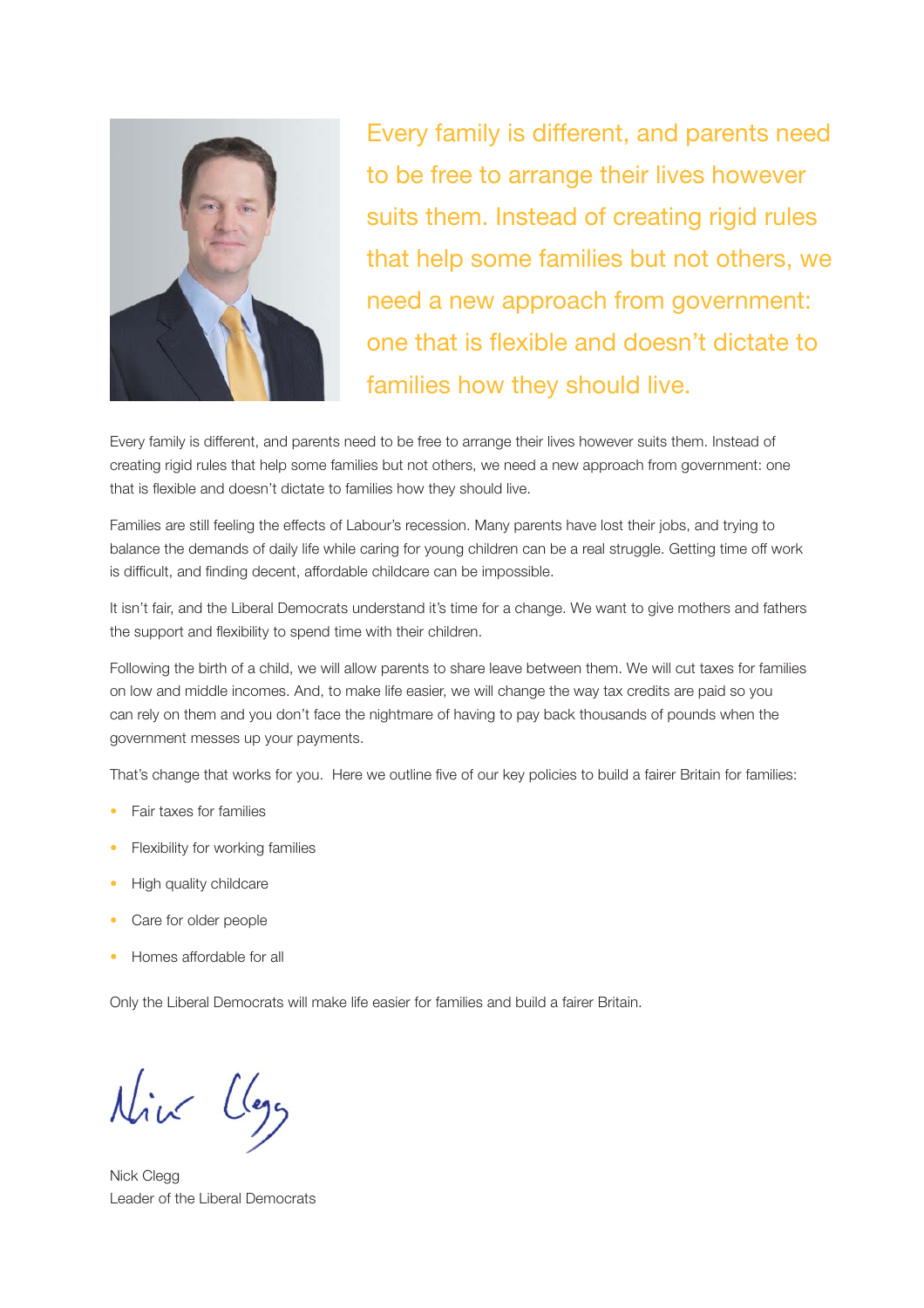#### fair taxes for families

Millions of families are struggling to make ends meet and are worried about how they will pay their bills. Liberal Democrats will make our tax and benefits system fairer, so that all families can afford to get by. We have plans for the most radical, far-reaching tax reforms in a generation.

There will be no income tax on the first £10,000 you earn – this will put £700 back into the pockets of millions of people on low and middle incomes, and free 3.6 million more people from having to pay any income tax at all. Most pensioners will get around £100 extra, on top of better pensions with the earnings link restored. The tax change will be paid for by introducing a mansion tax on properties worth over £2m, closing loopholes that benefit the wealthy and making sure airlines pay for the damage they cause.

Families should be able to sleep easy knowing that they can spend the money they receive without worrying it will be clawed back by the Treasury. We will fix the payments of tax credits for 6 months at a time so payments are stable and predictable for families – though of course there will be cases where exceptions are made on an emergency basis, for example if someone loses their job or has a new baby.

# flexibility for working families

It's simply not fair that families have to structure their lives around rigid rules instead of having more flexibility to arrange their working lives around the need of their families.

When a baby is born, the mother gets a year's leave and the father currently gets just two weeks. That's unfair: it means the mother has to take the lion's share of leave, even if she and her partner would rather share things equally. We will allow parents to share leave between them in whatever way suits them best.

Families support each other in different ways, whether it's with babysitting or picking the kids up from school – grandparents often play a particularly important role. We want to make it easier for everyone, not just parents to change their working arrangements to fit in with the demands of family life. We will therefore extend the right to request flexible working to all employees.

# high quality childcare

Finding affordable and high quality childcare for young children can be a real battle for parents already struggling to make ends meet. Liberal Democrats believe we need to help parents get back to work by providing high quality childcare. We will protect existing childcare support arrangements until the nation's finances can support a longer-term solution.

It is our ambition to introduce free and universal childcare provision for children aged 18mths - 5 years for 20 hours per week, when resources allow. This would build on the current entitlement of 12.5 hours per week for 3-5 year olds. Currently, around 1 in 4 childcare workers are not qualified to A-Level standard. We are committed to having every nursery led by a graduate and childcare workers having an NVQ level 3 or higher qualification so they have the skills and training to provide quality care and early education.